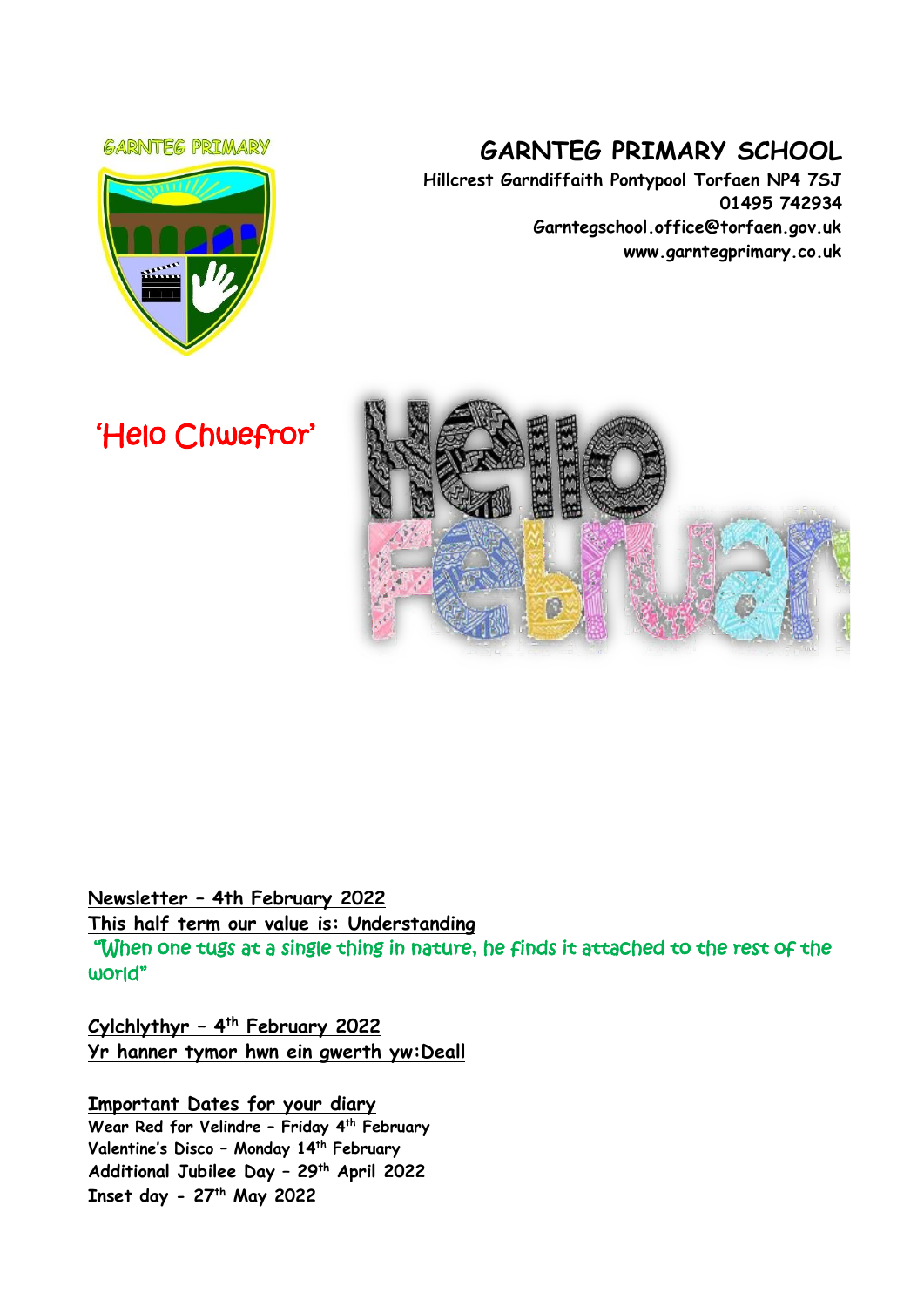**Inset days - 21st and 22nd July 2022**

**Dear Parents/Carers, Annwyl Rhieni/Sy'n ofalwyr**

#### **New Curriculum for Wales 2022**

**We have such exciting opportunities ahead with the New Curriculum, it's driver being our learners and their futures. This video provides more information on how the Curriculum will work across Wales. [A new curriculum for Wales](https://youtu.be/3lTF3OYafPM)**



#### **Welsh Government changes to Additional Learning Needs**

 **Thank you for your responses regarding the new ALN bill, the link to the questionnaire is still available if anyone else would like to respond. A few responses said that they would like more information about certain aspects of the changes but, unfortunately these were anonymous. If you would like me to contact you regarding this information could you please let your child's class teacher know through class dojo's and I will be able to do so.**

#### **Vote of thanks to Noddfa Chapel**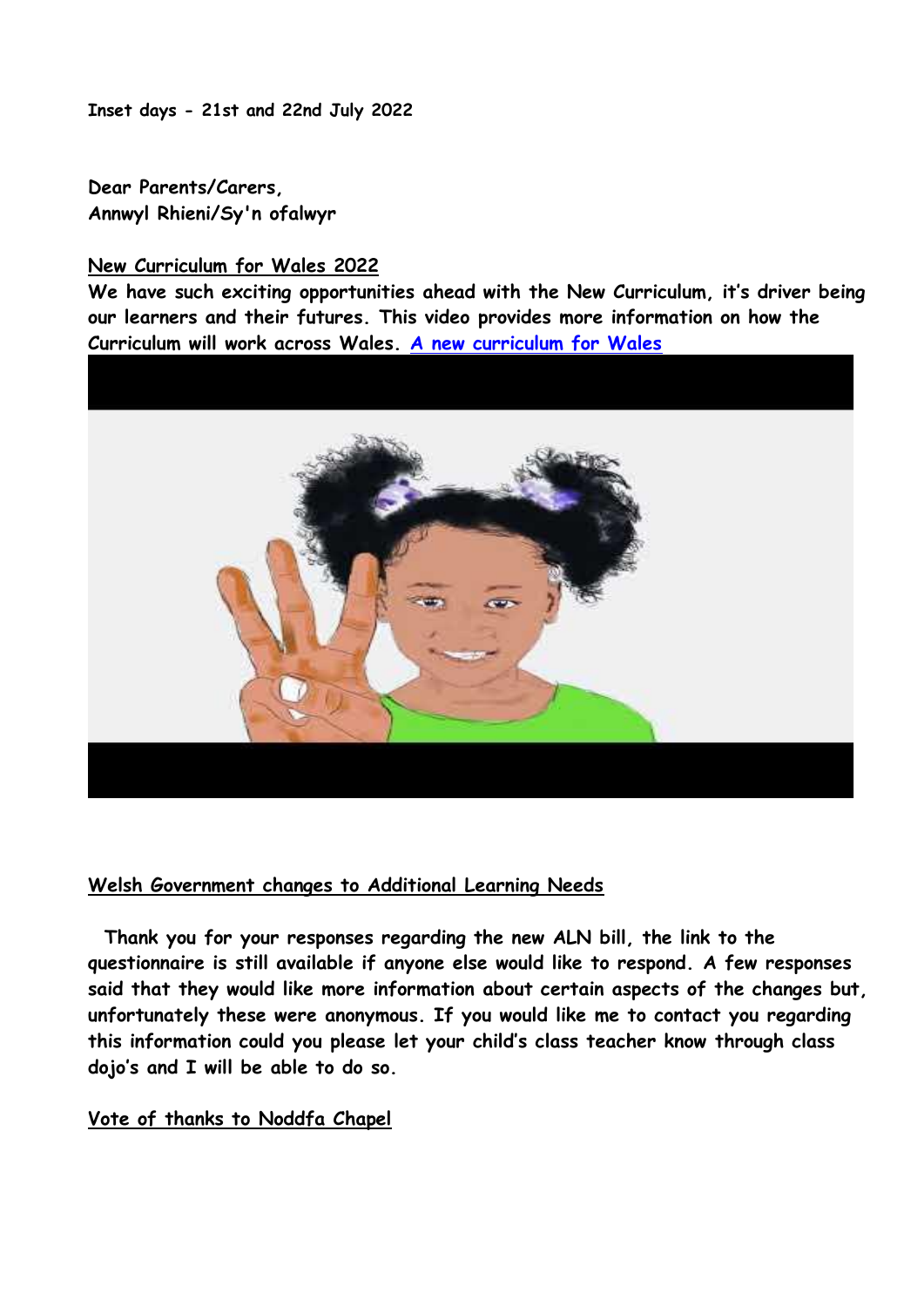**A huge thank you to Pastor Funnell and Noddfa for the donation of refurbished ipads to our children, we are very grateful for this kind donation, the ipads will be well used throughout the school.**

#### **Llanerch Colliery Disaster**

 **Sunday 6 th February will mark the 132nd anniversary of the Llanerch colliery disaster, where 176 men and boys lost their lives. Thanks to Pastor Funnell who led an assembly in remembrance of this today.**

#### **Half Term Wellbeing Camp**

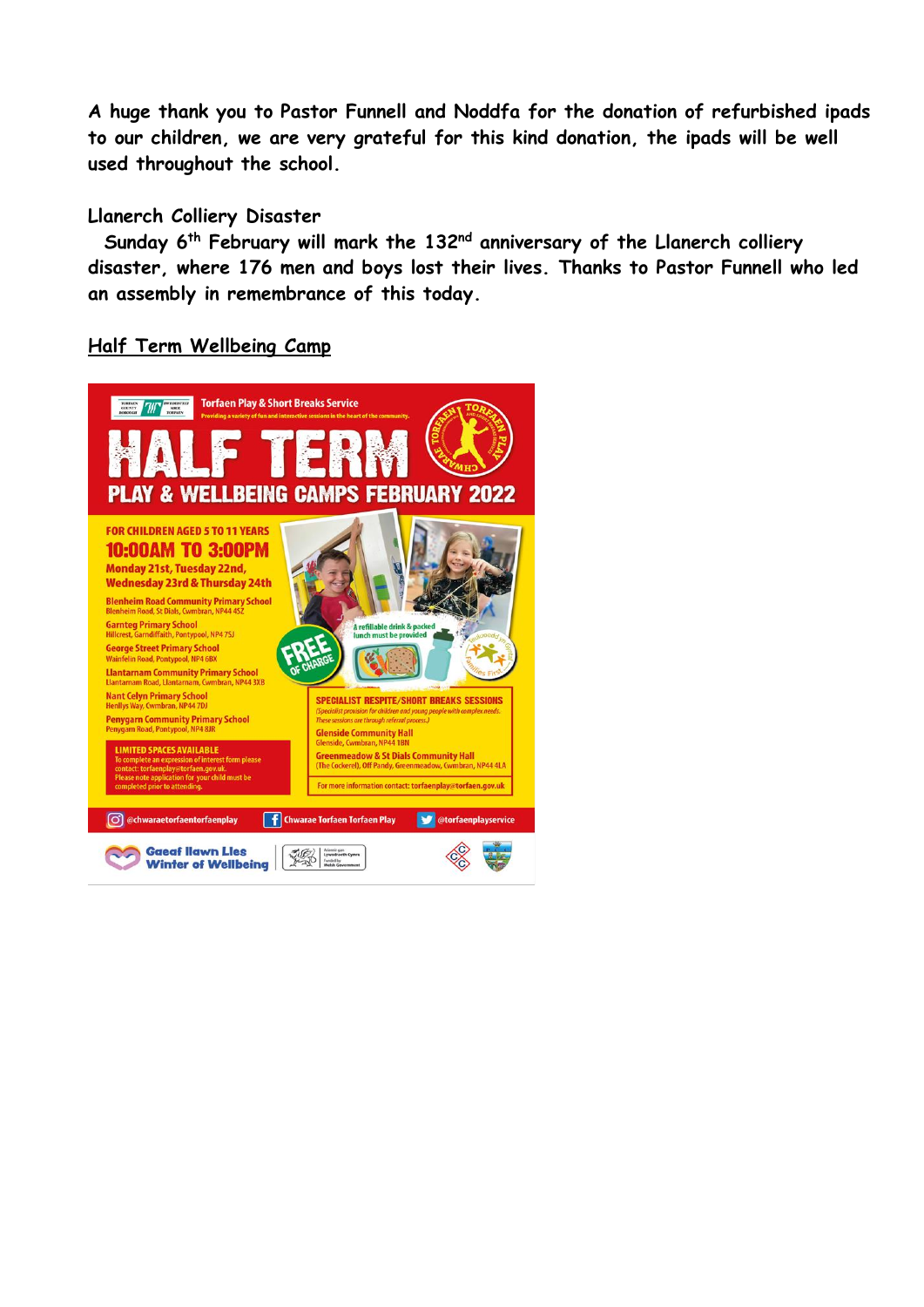

# **School Uniform**

Garnteg School Uniform is now available from Balan Sports in Pontypool details below. A price list is available; please contact Balan Sports for details using the email address or telephone number listed below. We also have a copy in school we could email to you.

**BALAN SPORTS** *Uplands Farm, Off Oaklands Road, Sebastopol, Pontypool, Gwent. NP4 5DQ* **Opening Hours: 9:00 am to 5:30 pm – Monday to Friday Phone: 01495 763122 Fax: 01495 762425 Email: [sales@balan-sports.co.uk](mailto:sales@balan-sports.co.uk) Web: [www.balansports.com](https://eur03.safelinks.protection.outlook.com/?url=http%3A%2F%2Fwww.balansports.com%2F&data=04%7C01%7CSharron.Williams%40torfaen.gov.uk%7Ca80cdb7d45af4e7320ae08d9e56b74e2%7C2c4d0079c52c4bb3b3cad8eaf1b6b7d5%7C0%7C0%7C637793071943969031%7CUnknown%7CTWFpbGZsb3d8eyJWIjoiMC4wLjAwMDAiLCJQIjoiV2luMzIiLCJBTiI6Ik1haWwiLCJXVCI6Mn0%3D%7C3000&sdata=%2FrtfbrCfGLLegnTw%2FZ46GZ4zpz23WAE2bcGIRUBZnxQ%3D&reserved=0)**

## **Valentines Events**

**From 8th February our Valentines Shop will be in operation, where the children will be able to buy confectionery, mugs etc. Prices range from 70p - £3.00.**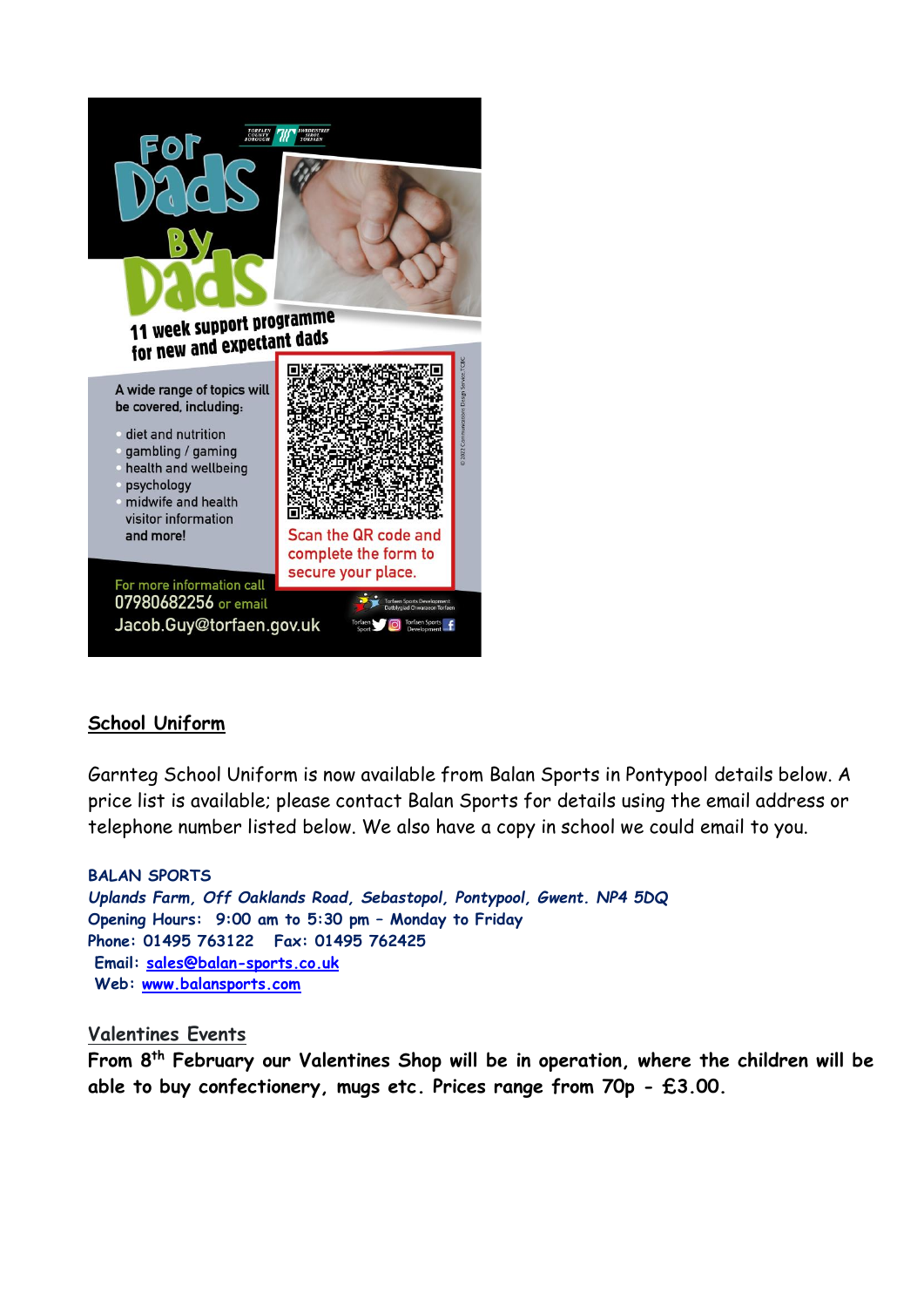

**On Monday 14th February, in year groups KS2 will be holding a Valentine's Disco during the school day and on Tuesday 15th February Nursery & Foundation Phase will have their Valentine's Disco in year groups. Children will be able to wear their red clothes to celebrate Valentine's Day. All monies raised will be donated to Diabetes UK.**

# **LFT Tests for pupils**

**Here is a link to order LFT tests online for pupils if you are unable to access any through the local pharmacy. Https://gov.wales Get our App: edsp.co/app. If you are still unable to receive an LFT test for your child, Primary schools have a very small supply available for emergency testing. Further supplies of tests will be available from schools during the next week.**

#### **Request from Track and Trace, Torfaen Borough Council**

**We're asking all residents to record your Lateral Flow Test Results, especially when positive: online [https://www.gov.uk/report-covid19-result](https://eur03.safelinks.protection.outlook.com/?url=https%3A%2F%2Fscanmail.trustwave.com%2F%3Fc%3D261%26d%3DzLvc4fCyhjZft3Z9E_k9Mt_moCL0tnrCFqEYNAiykg%26u%3Dhttps%253a%252f%252femea01.safelinks.protection.outlook.com%252f%253furl%253dhttps%25253A%25252F%25252Fwww.gov.uk%25252Freport-covid19-result%2526data%253d04%25257C01%25257C%25257Ce5f565d7534b4691b74608d9d43f3811%25257C84df9e7fe9f640afb435aaaaaaaaaaaa%25257C1%25257C0%25257C637774190252669384%25257CUnknown%25257CTWFpbGZsb3d8eyJWIjoiMC4wLjAwMDAiLCJQIjoiV2luMzIiLCJBTiI6Ik1haWwiLCJXVCI6Mn0%25253D%25257C3000%2526sdata%253dqftNUncb9TmeugmOV50U00SjpKBAGP2KucQJyzx%25252Bupo%25253D%2526reserved%253d0&data=04%7C01%7CSharron.Williams%40torfaen.gov.uk%7C6c427a428e094bcf6cb108d9d6a015cb%7C2c4d0079c52c4bb3b3cad8eaf1b6b7d5%7C0%7C0%7C637776805314522285%7CUnknown%7CTWFpbGZsb3d8eyJWIjoiMC4wLjAwMDAiLCJQIjoiV2luMzIiLCJBTiI6Ik1haWwiLCJXVCI6Mn0%3D%7C3000&sdata=TofgKOVmjydR7IoCB1pTW4PhPDoiOrC26dJp0JDzAfU%3D&reserved=0)**

**or by calling 119**

**#keepwalessafe**

#### **Risk Assessment Covid 19**

A copy of our current Covid 19 Risk Assessment is available on our website under the information zone tab.

#### **Criw Cymraeg**

On Friday 4th February (Dydd Gwener Chwefror 4) the pupils took part in Dydd Miwsig Cymraeg, where they found out about Welsh musical artists and Welsh language music. Mae Dydd Miwsig Cymru yn ffantasteg!

You will also notice that our Pupil of the Week has now been changed to "Seren yr Wythnos" which means "Star of the Week" in Welsh.

#### **Playmaker's Award for Year 5**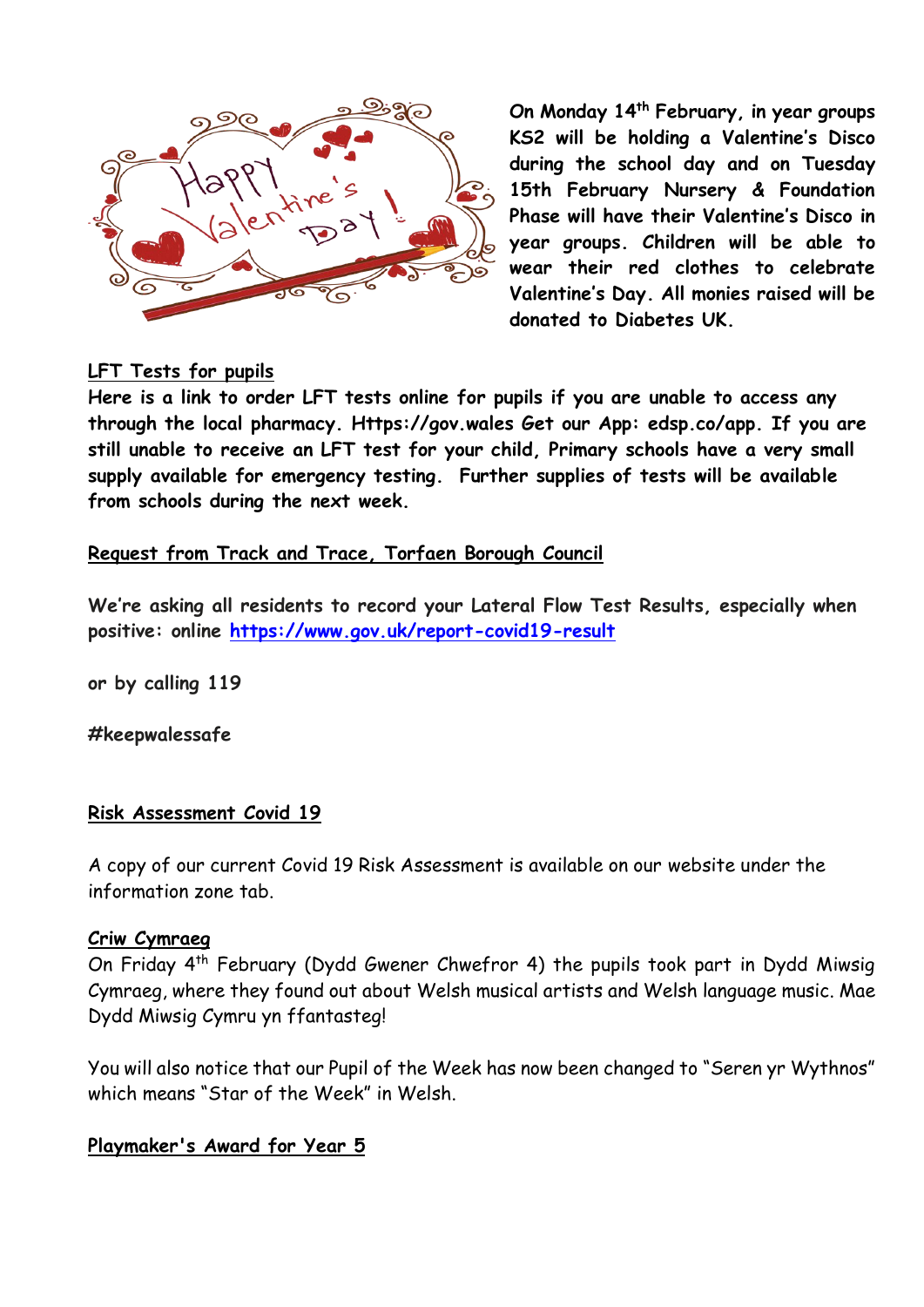Year 5 learners in Dosbarth 11 and 12 are once again looking forward to working with our Sports Development Officer on the 11<sup>th</sup> of February in hope of achieving the Playmaker's Award.

## **Kerbcraft for Year 3**

Kerb Craft sessions for our Year 3 learners (Classes 7 & 8) with our road safety officers will continue on Wednesday  $16<sup>th</sup>$  and  $17<sup>th</sup>$  February.

## **Change of Contact Details**

Please advise the school office of any changes to contact telephone numbers or details as soon as they occur.

Also please telephone the school office on 01495 742934 or email [garntegschool.office@torfaen.gov.uk](mailto:garntegschool.office@torfaen.gov.uk) by 9.30am to inform us of any pupil absence.

## **Attendance**

We are currently having weekly meetings to monitor attendance throughout the school. If your child is absent, please can you contact the school office or class teachers with details of pupil absence so we can record on our system.

## **Attendance Winners – 31st January – 4 th February 2022**



**Congratulations to Dosbarth 2 who were our Foundation Phase attendance winners this week with 96.4% and to Dosbarth 10 who were our Key Stage 2 winners with 93.6% Well done!**

## **Seren Yr Wythnos**

| <b>Foundation Phase</b> |                                                               | Key Stage 2             |          |
|-------------------------|---------------------------------------------------------------|-------------------------|----------|
| Class                   | Seren Yr                                                      | Class                   | Seren Yr |
|                         | Wythnos                                                       |                         | Wythnos  |
| Nursery - Mrs Attewell  | Morning - Isaac and<br>Isabelle<br>Afternoon - Joey and<br>Iw | Class 7 - Miss Williams | Sonny    |
| Class 1 - Mrs Ngwenya   | Mason                                                         | Class 8 - Miss Bones    | Hayden   |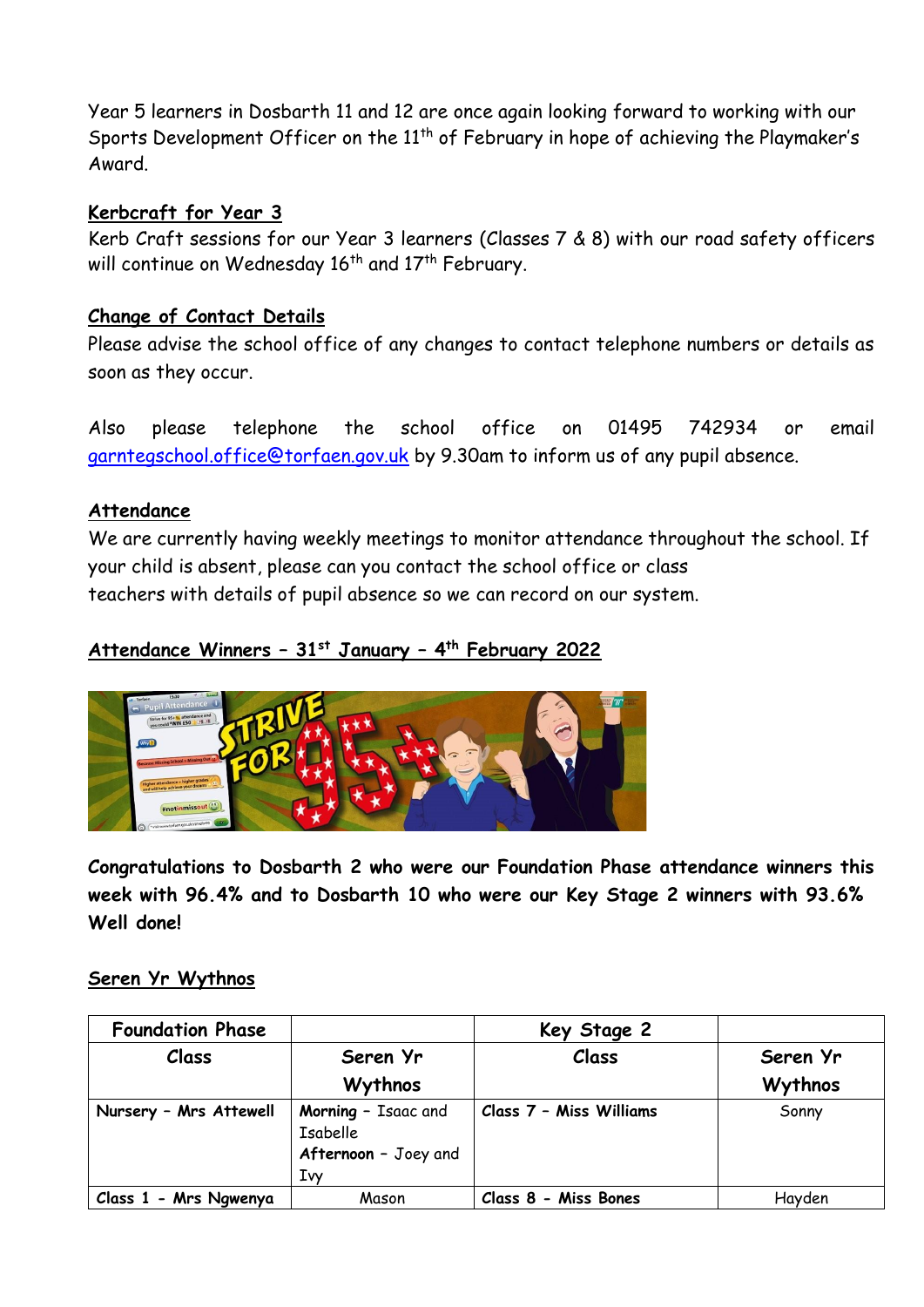| Class 2 - Miss Brooks  | Ella       | Class 9 - Mrs Lewis         | Esmae       |
|------------------------|------------|-----------------------------|-------------|
| Class 3 - Mr Key       | Davton     | Class 10 - Miss Paske       | Lily & Theo |
| Class 4 - Miss Brown   | Rylie-Rose | Class 11 - Mrs Rogers       | Ella        |
| Class 5 - Mrs Lee      | Logan      | Class 12 - Mrs Messore      | Amelia M    |
| Class 6 - Miss Carroll | Llewelyn   | Class 13 - Mrs Parker-Evans | Lily O      |
|                        |            | Class 14 - Mr Phillips      | Myleigh     |

**Nursery –** Da Iawn Meithrin for another wonderful week! You have all been super creative. We have been creating abstract pictures of different places in Wales, using lots of different tools! They look amazing!  $\odot$ Keep climbing to sparkle! Have a lovely weekend and see you next week!

**Dosbarth 1 & 2 –** Da iawn Dosbarth Un a Dau for another fantastic week! We have been practising our addition skills this week and you have all worked so hard to develop your reading skills. You have enjoyed being creative as part of our recycling themed topics and we are so proud of your perseverance and enthusiasm! A reminder to continue to log in to Bug Club and My Maths regularly. Have a lovely weekend!

**Dosbarth 3 & 4 –** Da iawn Dosbarth 3+4 for another lovely week! This week we have been learning about place value in teen numbers, finding the tens and ones in a number. We have practised making our writing exciting with adjectives, describing places all around the school, and we have been doing some research into Chinese new year and new year celebrations around the world. Bug club books have been updated for you this week, please let us know if you need any details! Have a lovely weekend!

**Dosbarth 5 & 6** – Bendigedig Dosbarth Pump and Chwech! What another successful week we have had! We have been busy meeting the caring canine dogs, learning about recycling and adding and subtracting multiples of 10! Dosbarth 5 will now be having PE on a Wednesday so children can wear their kits to school on this day. Keep an eye on our Class Dojo and Twitter pages for updates. Bug club books have been updated and My Maths activities have been set. Have a lovely weekend  $\circledcirc$ 

**Dosbarth 7 & 8 –** Bendigedig Dosbarth 7 & 8 for another fabulous week. We have really enjoyed our Kerbcraft sessions this week where we have learnt important road safety skills in our local community. We have also been busy in the classroom planning and writing our own speeches and learning more about eco warriors. Continue to keep an eye on Class Dojo and Twitter for updates. Diolch for your continued support. Have a lovely weekend!

**Dosbarth 9 & 10** – Ardderchog Blwydden Pedwar for another wonderful week of learning. We are so pleased with how you are all working hard on your mini projects in class. Also, please keep sending photos of your child's homework tasks via Class Dojo. We can display these on our 'WOW WORK' boards to show everyone what wonderful work you are completing at home. Have a lovely weekend. Diolch from Year 4 staff. @

**Dosbarth 11 & 12 –** Da lawn for another super week of learning pawb. We are really pleased with how you are developing your research and presentation skills in our new topic. The children displayed excellent teamwork today during the play work session-they can't wait for next week. Have a lovely weekend and stay safe.